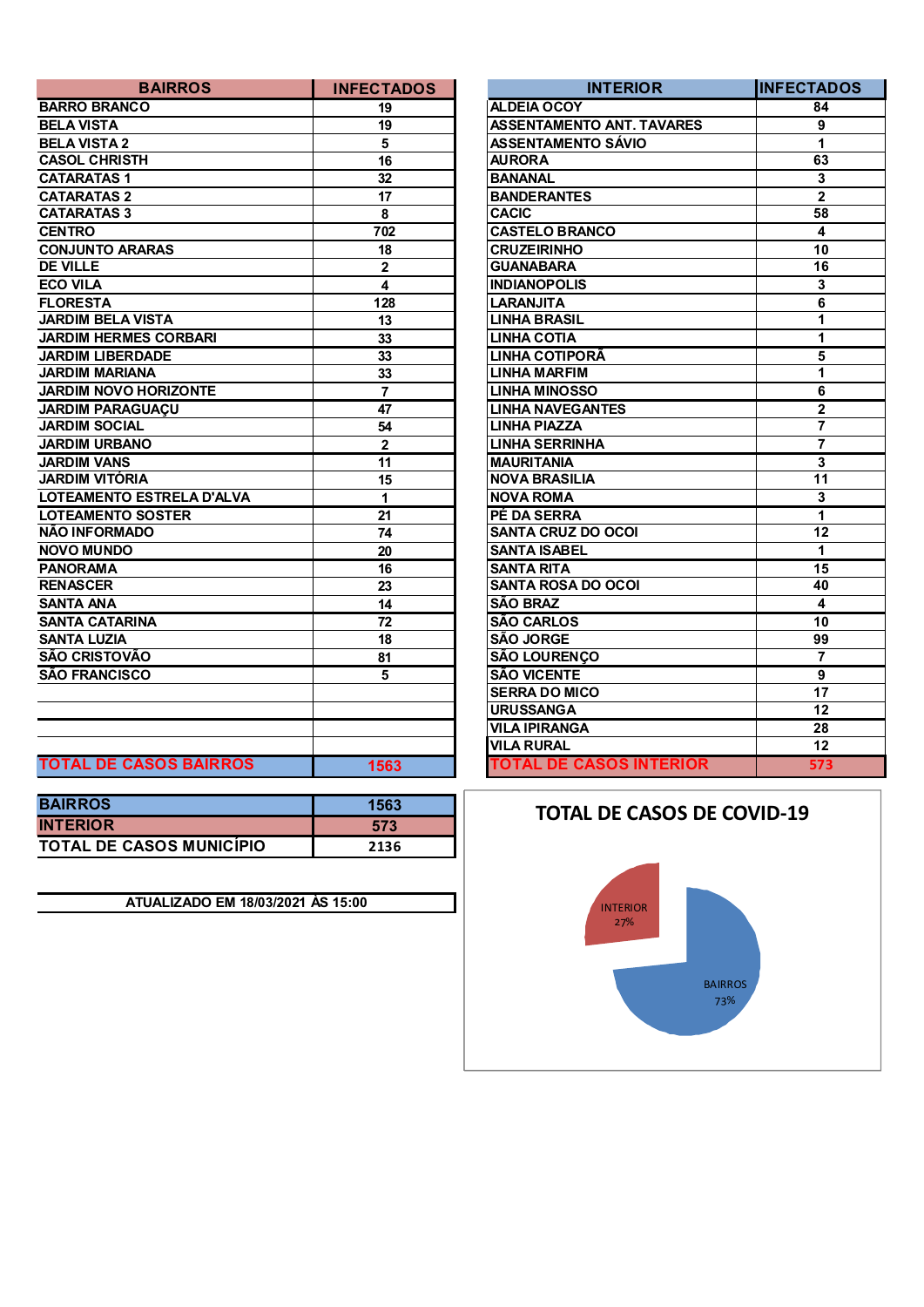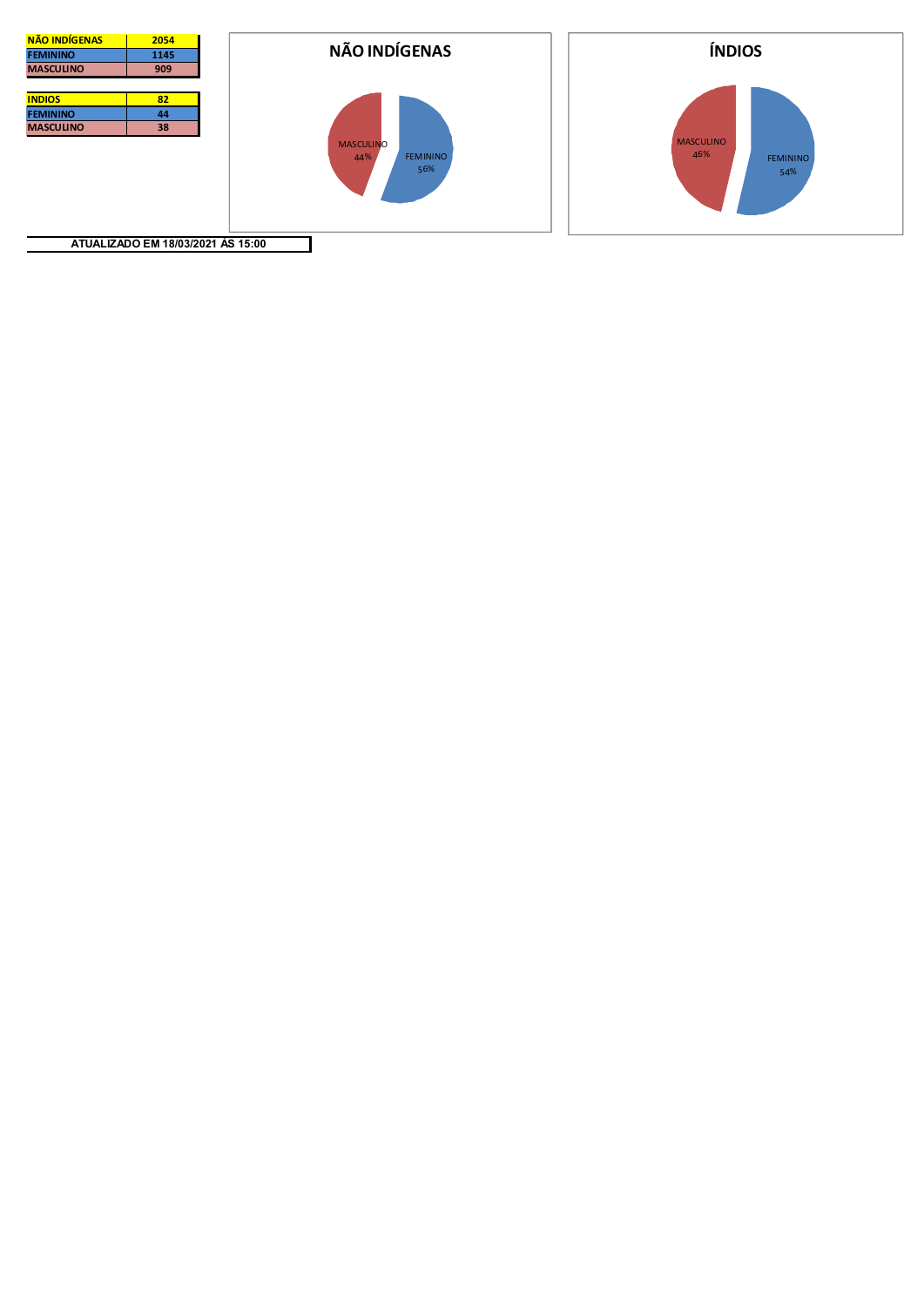

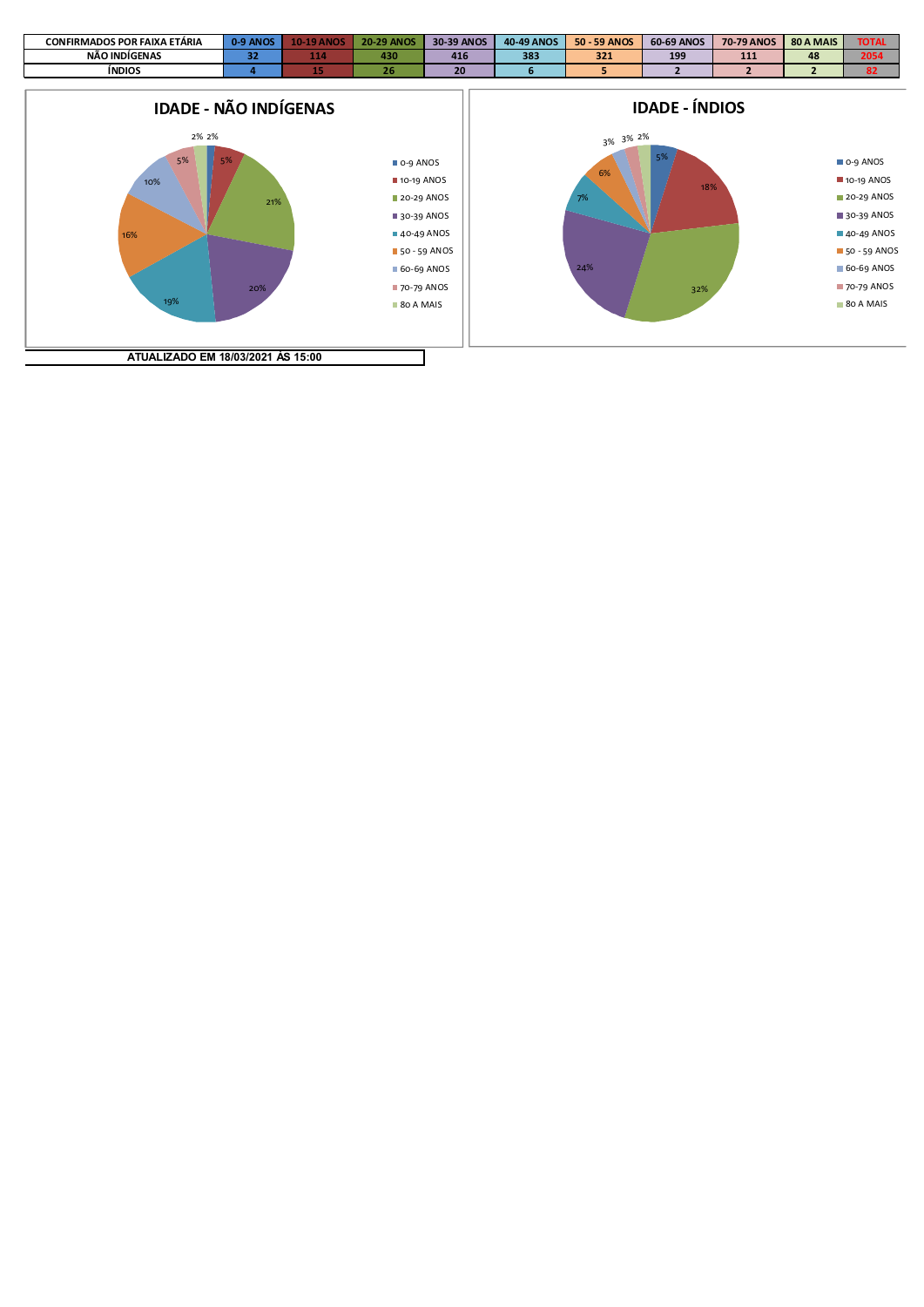|                                   | <b>SEXO</b>   | <b>IDADE</b>    | <b>MORBIDADES</b>                                                                |  |
|-----------------------------------|---------------|-----------------|----------------------------------------------------------------------------------|--|
| 1                                 | <b>HOMEM</b>  | 59 ANOS         | <b>SEM MORBIDADE</b>                                                             |  |
| $\overline{2}$                    | <b>HOMEM</b>  | <b>105 ANOS</b> | <b>SEM MORBIDADE</b>                                                             |  |
| 3                                 | <b>MULHER</b> | 83 ANOS         | HIPERTENSÃO, DIABETES, DOENÇA CARDIOVASCULAR                                     |  |
| 4                                 | <b>MULHER</b> | 68 ANOS         | DOENÇA CARDIOVASCULAR, HIPERTENSÃO, DIABETES, DOENÇA RENAL, OBESIDADE, TABAGISMO |  |
| 5                                 | <b>HOMEM</b>  | 82 ANOS         | NÃO INFORMADO                                                                    |  |
| 6                                 | <b>MULHER</b> | 59 ANOS         | DOENÇA CARDIOVASCULAR, HEPÁTICA, HIPERTENSÃO, DIABETES.                          |  |
| $\overline{ }$                    | <b>MULHER</b> | 91 ANOS         | <b>HIPERTENSÃO</b>                                                               |  |
| 8                                 | <b>MULHER</b> | <b>78 ANOS</b>  | HIPERTENSÃO, OBESIDADE                                                           |  |
| 9                                 | <b>HOMEM</b>  | 81 ANOS         | DOENÇA CARDIOVASCULAR, HIPERTENSÃO, DIABETES, OBESIDADE                          |  |
| 10                                | <b>MULHER</b> | <b>76 ANOS</b>  | <b>HIPERTENSÃO, DIABETES</b>                                                     |  |
| 11                                | <b>HOMEM</b>  | 88 ANOS         | DOENÇA PULMONAR, DIABETES                                                        |  |
| 12                                | <b>HOMEM</b>  | <b>70 ANOS</b>  | <b>HIPERTENSÃO</b>                                                               |  |
| 13                                | <b>HOMEM</b>  | 78 ANOS         | <b>HIPERTENSÃO</b>                                                               |  |
| 14                                | <b>MULHER</b> | 85 ANOS         | NÃO INFORMADO                                                                    |  |
| 15                                | <b>MULHER</b> | 68 ANOS         | <b>HIPERTENSÃO, DIABETES</b>                                                     |  |
| 16                                | <b>MULHER</b> | 85 ANOS         | <b>DOENÇA NEUROLÓGICA</b>                                                        |  |
| 17                                | <b>MULHER</b> | 93 ANOS         | DOENCA CARDIOVASCULAR, OBESIDADE                                                 |  |
| 18                                | <b>HOMEM</b>  | 75 ANOS         | <b>OBESIDADE</b>                                                                 |  |
| 19                                | <b>HOMEM</b>  | 85 ANOS         | NÃO INFORMADO                                                                    |  |
| 20                                | <b>MULHER</b> | 86 ANOS         | NÃO INFORMADO                                                                    |  |
| 21                                | <b>HOMEM</b>  | 75 ANOS         | <b>SEM MORBIDADE</b>                                                             |  |
| 22                                | <b>HOMEM</b>  | 79 ANOS         | DOENCA CARDIOVASCULAR                                                            |  |
| 23                                | <b>HOMEM</b>  | <b>76 ANOS</b>  | DOENÇA CARDIOVASCULAR, HIPERTENSÃO E DIABETES                                    |  |
| 24                                | <b>HOMEM</b>  | 72 ANOS         | NEOPLASIA, HIPERTENSÃO, DIABETES                                                 |  |
| 25                                | <b>MULHER</b> | 88 ANOS         | HIPERTENSÃO, DOENÇA PULMORAR, DOENÇA NEUROLÓGICA, TABAGISMO                      |  |
| 26                                | <b>MULHER</b> | 59 ANOS         | NÃO INFORMADO                                                                    |  |
| 27                                | <b>MULHER</b> | 80 ANOS         | DOENÇA CARDIOVASCULAR, HIPERTENSÃO                                               |  |
| 28                                | <b>MULHER</b> | 57 ANOS         | NÃO INFORMADO                                                                    |  |
| 29                                | <b>HOMEM</b>  | <b>50 ANOS</b>  | <b>SEM MORBIDADE</b>                                                             |  |
| 30                                | <b>HOMEM</b>  | 65 ANOS         | NÃO INFORMADO                                                                    |  |
| 31                                | <b>HOMEM</b>  | 68 ANOS         | <b>SEM MORBIDADE</b>                                                             |  |
| 32                                | <b>HOMEM</b>  | 40 ANOS         | NÃO INFORMADO                                                                    |  |
| 33                                | <b>HOMEM</b>  | 79 ANOS         | <b>DIABETES</b>                                                                  |  |
| 34                                | <b>MULHER</b> | 84 ANOS         | NÃO INFORMADO                                                                    |  |
| 35                                | <b>MULHER</b> | 78 ANOS         | NÃO INFORMADO                                                                    |  |
| 36                                | <b>HOMEM</b>  | 68 ANOS         | DIABETES, HIPERTENSÃO, DOENÇA CARDIOVASCULAR                                     |  |
| ATUALIZADO EM 18/03/2021 ÀS 15:00 |               |                 |                                                                                  |  |